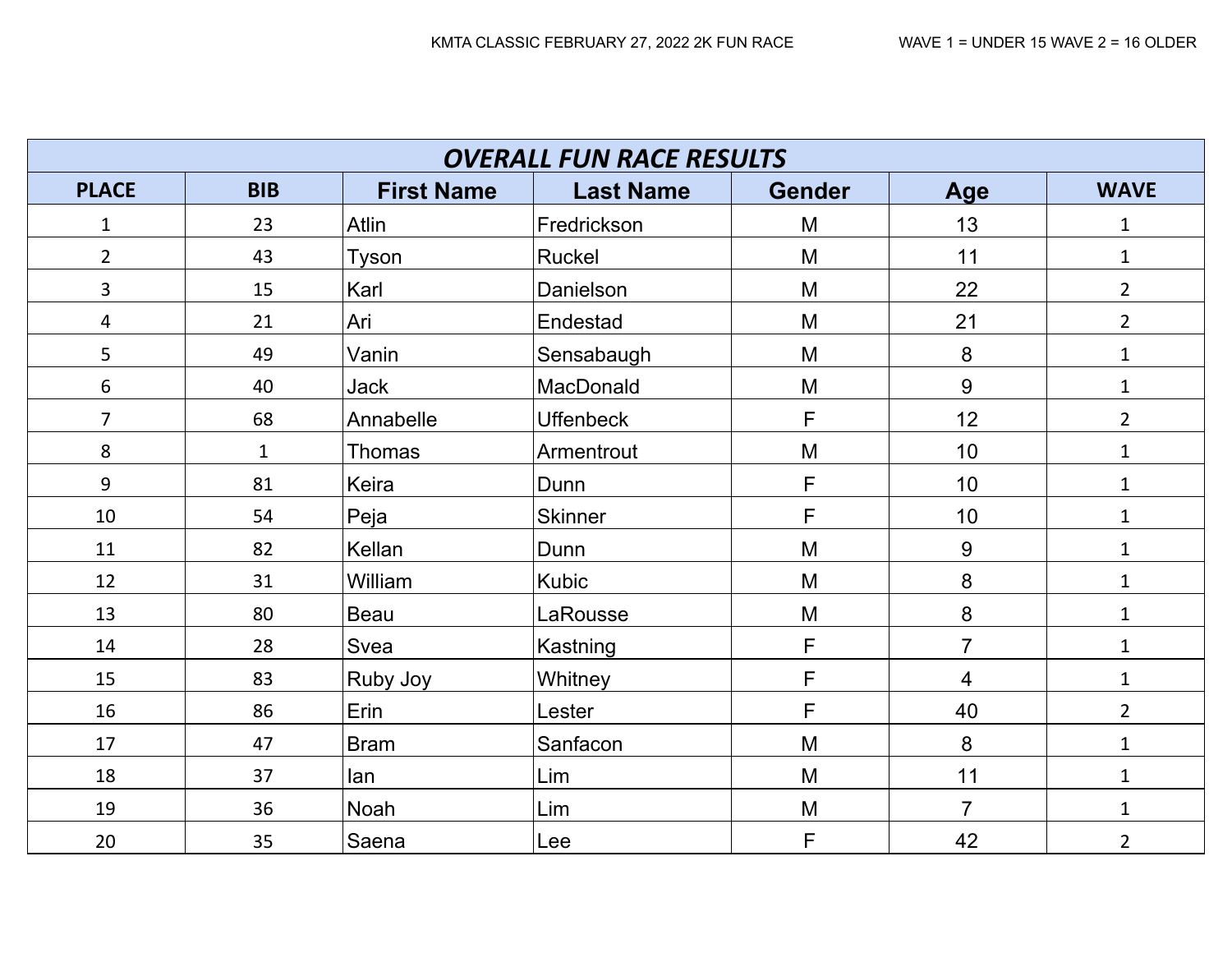| $\mathbf{A}$ | 38 | Seg     | Lim              | Μ |  |
|--------------|----|---------|------------------|---|--|
| 22           | 33 | Helen   | Kubic            |   |  |
| 23           | 32 | Georgia | Kubic            |   |  |
| 24           | 87 | Mina    | <b>Uffenbeck</b> |   |  |
| 25           | 84 | Brooks  | Whitney          | M |  |
| 26           | 85 | Siggy   | Kastning         |   |  |

| <b>WAVE 1 RESULTS</b> |              |                   |                  |               |                |              |  |  |  |  |
|-----------------------|--------------|-------------------|------------------|---------------|----------------|--------------|--|--|--|--|
| <b>PLACE</b>          | <b>BIB</b>   | <b>First Name</b> | Last Name        | <b>Gender</b> | Age            | <b>WAVE</b>  |  |  |  |  |
|                       | 23           | Atlin             | Fredrickson      | M             | 13             | 1            |  |  |  |  |
| $\overline{2}$        | 43           | Tyson             | Ruckel           | M             | 11             | $\mathbf{1}$ |  |  |  |  |
| 3                     | 49           | Vanin             | Sensabaugh       | M             | 8              | $\mathbf 1$  |  |  |  |  |
| 4                     | 40           | <b>Jack</b>       | MacDonald        | M             | 9              | $\mathbf 1$  |  |  |  |  |
| 5                     | $\mathbf{1}$ | Thomas            | Armentrout       | M             | 10             | $\mathbf{1}$ |  |  |  |  |
| 6                     | 81           | Keira             | Dunn             | F             | 10             | $\mathbf{1}$ |  |  |  |  |
| 7                     | 54           | Peja              | <b>Skinner</b>   | F             | 10             | $\mathbf{1}$ |  |  |  |  |
| 8                     | 82           | Kellan            | Dunn             | M             | 9              | $\mathbf{1}$ |  |  |  |  |
| 9                     | 31           | William           | <b>Kubic</b>     | M             | 8              | $\mathbf{1}$ |  |  |  |  |
| 10                    | 80           | <b>Beau</b>       | LaRousse         | M             | 8              | $\mathbf{1}$ |  |  |  |  |
| 11                    | 28           | Svea              | Kastning         | F             | $\overline{7}$ | $\mathbf{1}$ |  |  |  |  |
| 12                    | 83           | Ruby Joy          | Whitney          | F             | 4              | $\mathbf{1}$ |  |  |  |  |
| 13                    | 47           | <b>Bram</b>       | Sanfacon         | M             | 8              | $\mathbf{1}$ |  |  |  |  |
| 14                    | 37           | lan               | Lim              | M             | 11             | $\mathbf{1}$ |  |  |  |  |
| 15                    | 36           | Noah              | Lim              | M             | 7              | $\mathbf{1}$ |  |  |  |  |
| 16                    | 33           | Helen             | <b>Kubic</b>     | F             | 6              | 1            |  |  |  |  |
| 17                    | 87           | Mina              | <b>Uffenbeck</b> | F             | 4              |              |  |  |  |  |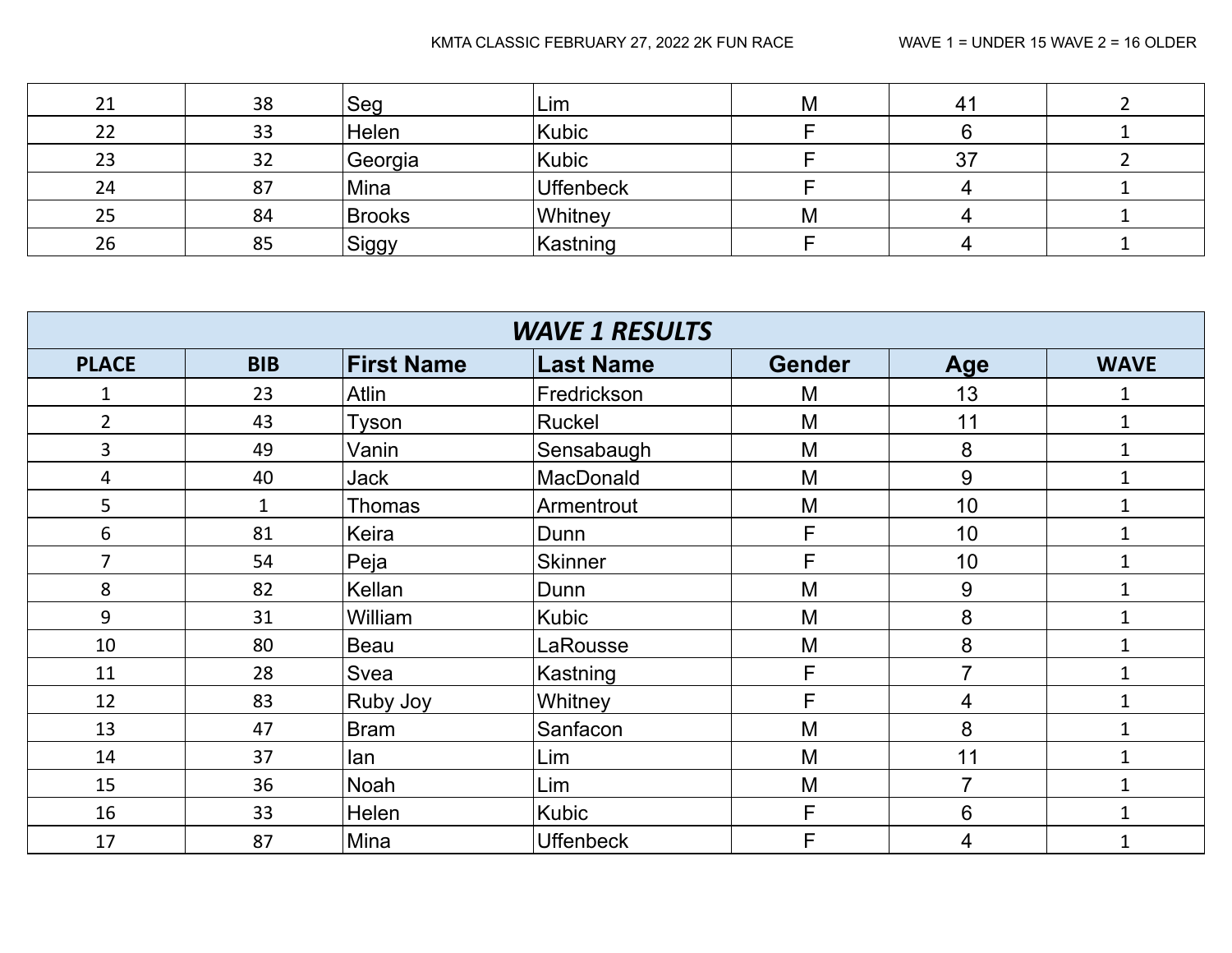| -- | ~        | ')K. |     | M |  |
|----|----------|------|-----|---|--|
| -- | <b>.</b> | --   | . . |   |  |

| <b>WAVE 2 RESULTS</b> |            |                   |                  |               |                |             |  |  |  |
|-----------------------|------------|-------------------|------------------|---------------|----------------|-------------|--|--|--|
| <b>PLACE</b>          | <b>BIB</b> | <b>First Name</b> | <b>Last Name</b> | <b>Gender</b> | Age            | <b>WAVE</b> |  |  |  |
|                       | 15         | Karl              | Danielson        | M             | 22             |             |  |  |  |
|                       | 21         | Ari               | Endestad         | M             | 21             |             |  |  |  |
|                       | 68         | Annabelle         | <b>Uffenbeck</b> |               | 39             |             |  |  |  |
|                       | 86         | Erin              | Lester           |               | 40             |             |  |  |  |
|                       | 35         | Saena             | Lee              |               | 42             |             |  |  |  |
| n                     | 38         | Seg               | Lim              | М             | 4 <sup>1</sup> |             |  |  |  |
|                       | 32         | Georgia           | Kubic            |               | 37             |             |  |  |  |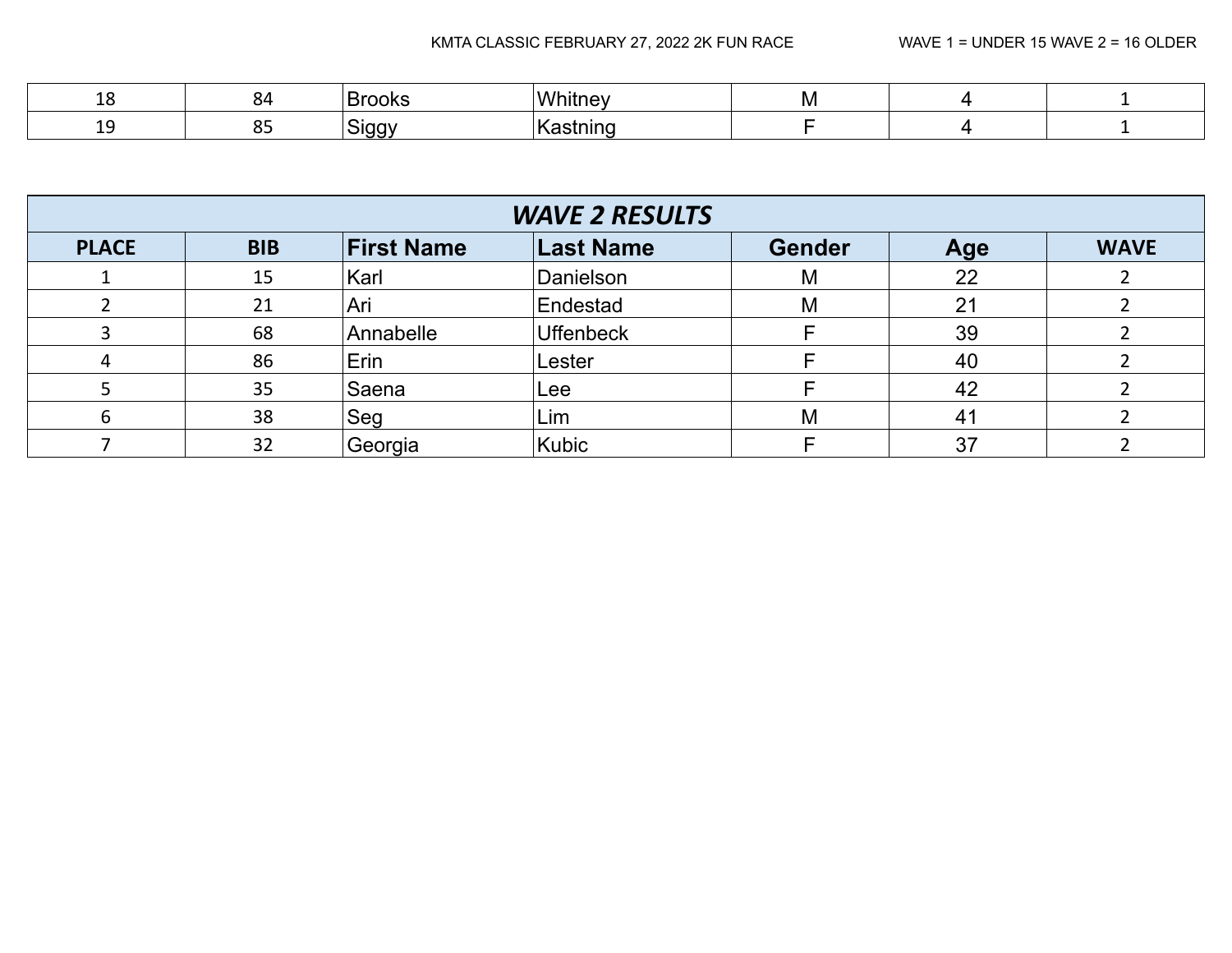|              |            |                        |               | 2x2x2 RESULTS 1st WAVE |               |                     |               |                   |
|--------------|------------|------------------------|---------------|------------------------|---------------|---------------------|---------------|-------------------|
| <b>PLACE</b> | <b>BIB</b> | <b>Name</b>            | <b>Gender</b> | Age                    | <b>BIB</b>    | Name                | <b>Gender</b> | Age               |
|              | 50         | Weston Sensabaugh      | M             | 14                     | 6             | Gabe Black          | M             | 13                |
|              | 51         | Kyndle LaRousse        |               | 13                     | 5             | Isela Austin        | F             | 13                |
|              | 23         | <b>Atlin Frederick</b> | M             | 13                     | 42            | Cedar Ruckel        | М             | 13                |
| 4(t)         | 26         | Owen Harth             | M             | 14                     |               | <b>Isaac Bonney</b> | M             | 13                |
| 4(t)         | 10         | Liam Cleary            | M             | 13                     | 43            | <b>Tyson Ruckel</b> | M             | 11                |
| 6            | 9          | <b>Clement Chlup</b>   | M             | 13                     | $\mathcal{P}$ | Anders Armentrout   | м             | 12                |
|              | 69         | Annebelle Uffenbeck    |               | 12                     | 27            | Sylvie Kastning     | E             | 10                |
| 8            | 67         | Haley Finch            |               | 14                     | 17            | Talia Day           | F             | 14                |
| 9            | 22         | <b>Arbor Frederick</b> | M             | 9                      | 24            | Ethan Gheen         | M             | $12 \overline{ }$ |
| 10           | 39         | Harlan Loso            | M             | 13                     | 58            | Duna Snedgen        | F             | 12                |
| 11           | 109        | Kyndle LaRousse        |               | 13                     | 52            | Clara Sensabaugh    | F.            | 11                |
| 12           | 68         | Torin Uffenbeck        | M             | 4                      | 28            | Svea Kastning       | F             |                   |

|              |            |                      |        | 2x2x2 RESULTS 2nd WAVE |            |                    |               |                   |
|--------------|------------|----------------------|--------|------------------------|------------|--------------------|---------------|-------------------|
| <b>PLACE</b> | <b>BIB</b> | Name                 | Gender | Age                    | <b>BIB</b> | Name               | <b>Gender</b> | Age               |
|              | 15         | Karl Danielson       | М      | 22                     | 21         | ∣Ari Endestad      | М             | 21                |
|              | 131        | <b>Holly Brooks</b>  |        | 39                     | 123        | Andrew Kastning    | M             | 39                |
|              | 59         | Kyle Stone           | M      | 25                     | 18         | Kelson Denton      | M             | 24                |
|              | 122        | Aurelie Barnel       |        | 41                     | 121        | Jack Leveque       | M             | $12 \overline{ }$ |
|              | 64         | Brodie Wedeking      | M      | 14                     | 66         | Matt Wedeking      | M             | 45                |
| 6            | 30         | Poonyanuch Klobuczek |        | 40                     | 29         | Heinrich Klobuczek | M             | 57                |
|              | 70         | Betty Charnon        |        | 39                     | 19         | Heather Durtschi   |               | 60                |
| 8            | 132        | Ruby Loso            |        | 10                     | 124        | Mike Loso          | M             | 53                |
| 9            | 61         | Gretchen Stuart      |        | 57                     | 41         | Kris Miller        |               | 39                |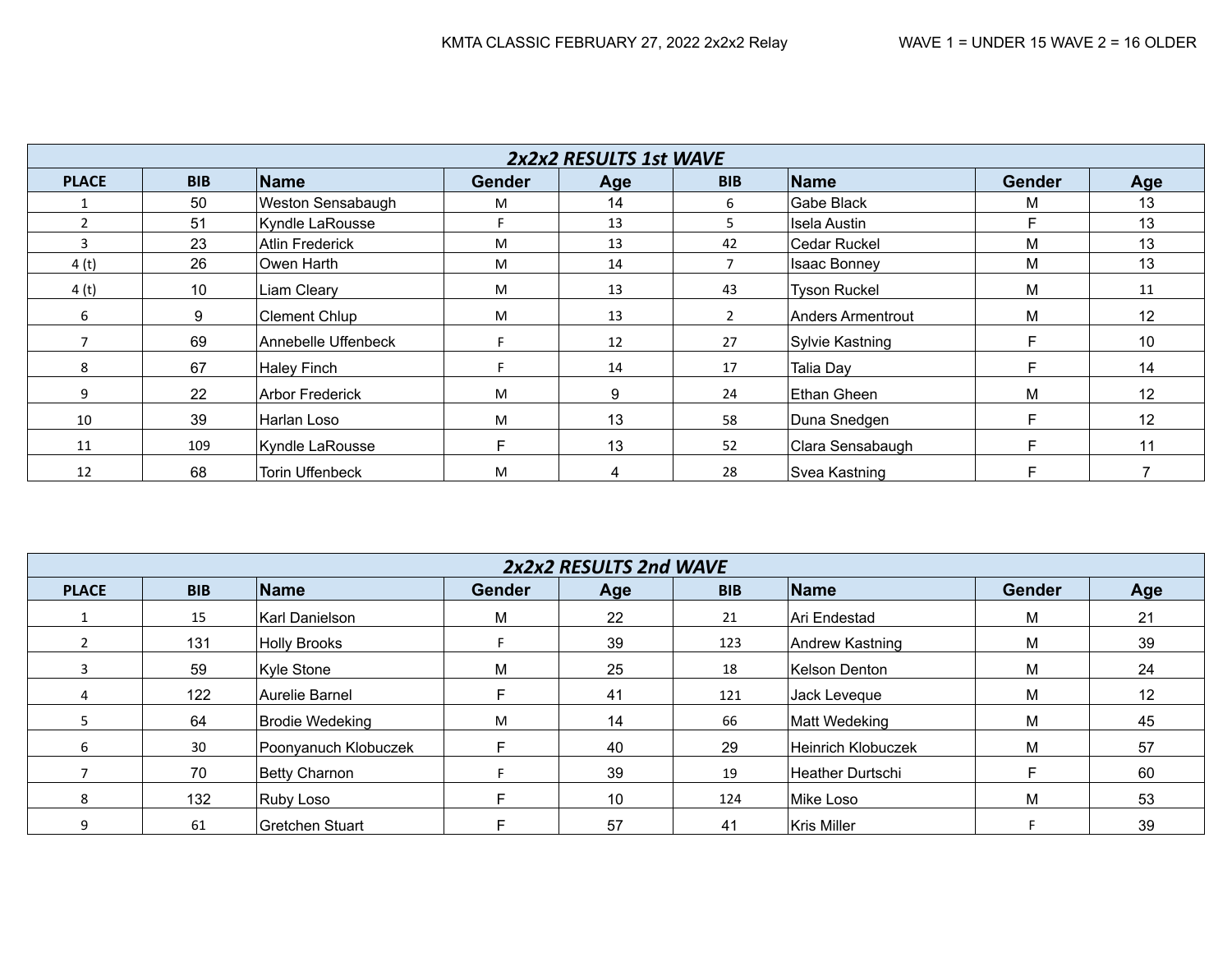| <b>OVERALL 5K RACE RESULTS</b> |                |                   |                  |               |     |                |  |  |  |  |
|--------------------------------|----------------|-------------------|------------------|---------------|-----|----------------|--|--|--|--|
| <b>PLACE</b>                   | <b>BIB</b>     | <b>First Name</b> | <b>Last Name</b> | <b>Gender</b> | Age | <b>WAVE</b>    |  |  |  |  |
| $\mathbf{1}$                   | 21             | Ari               | Endestad         | M             | 21  | $\overline{2}$ |  |  |  |  |
| $\overline{2}$                 | 15             | Karl              | Danielson        | M             | 22  | $\overline{2}$ |  |  |  |  |
| $\overline{3}$                 | 50             | Weston            | Sensabaugh       | M             | 14  | $\mathbf{1}$   |  |  |  |  |
| $\overline{4}$                 | 123            | Andrew            | Kastning         | M             | 39  | $\overline{2}$ |  |  |  |  |
| 5                              | 16             | Anna              | Darnell          | F             | 23  | $\overline{2}$ |  |  |  |  |
| 6                              | 26             | Owen              | Harth            | M             | 14  | $\mathbf 1$    |  |  |  |  |
| $\overline{7}$                 | 42             | Cedar             | Ruckel           | M             | 13  | $\mathbf{1}$   |  |  |  |  |
| 8                              | 10             | Liam              | Cleary           | M             | 13  | $\mathbf{1}$   |  |  |  |  |
| 9                              | 6              | Gabe              | <b>Black</b>     | M             | 13  | $\mathbf{1}$   |  |  |  |  |
| 10                             | 131            | Holly             | <b>Brooks</b>    | F             | 39  | $2^{\circ}$    |  |  |  |  |
| 11                             | 101            | Max               | Rabinowitz       | F             | 44  | $\overline{2}$ |  |  |  |  |
| 12                             | 62             | <b>Brent</b>      | <b>Taylor</b>    | M             | 57  | $\overline{2}$ |  |  |  |  |
| 13 <sub>(t)</sub>              | 51             | Elliot            | Sensabaugh       | F.            | 13  | $\mathbf{1}$   |  |  |  |  |
| 13 <sub>(t)</sub>              | 5              | Isela             | Austin           | F             | 13  | $\mathbf{1}$   |  |  |  |  |
| 15                             | $\overline{7}$ | <b>Isaac</b>      | Bonney           | M             | 13  | $\mathbf{1}$   |  |  |  |  |
| 16                             | $\overline{2}$ | Anders            | Armentrout       | M             | 12  | $\mathbf{1}$   |  |  |  |  |
| 17                             | 52             | Clara             | Sensabaugh       | F             | 11  | $\mathbf{1}$   |  |  |  |  |
| 18                             | 17             | Talia             | Day              | F             | 14  | $\mathbf{1}$   |  |  |  |  |
| 19                             | 29             | Heinrich          | Klobuczek        | M             | 57  | $\overline{2}$ |  |  |  |  |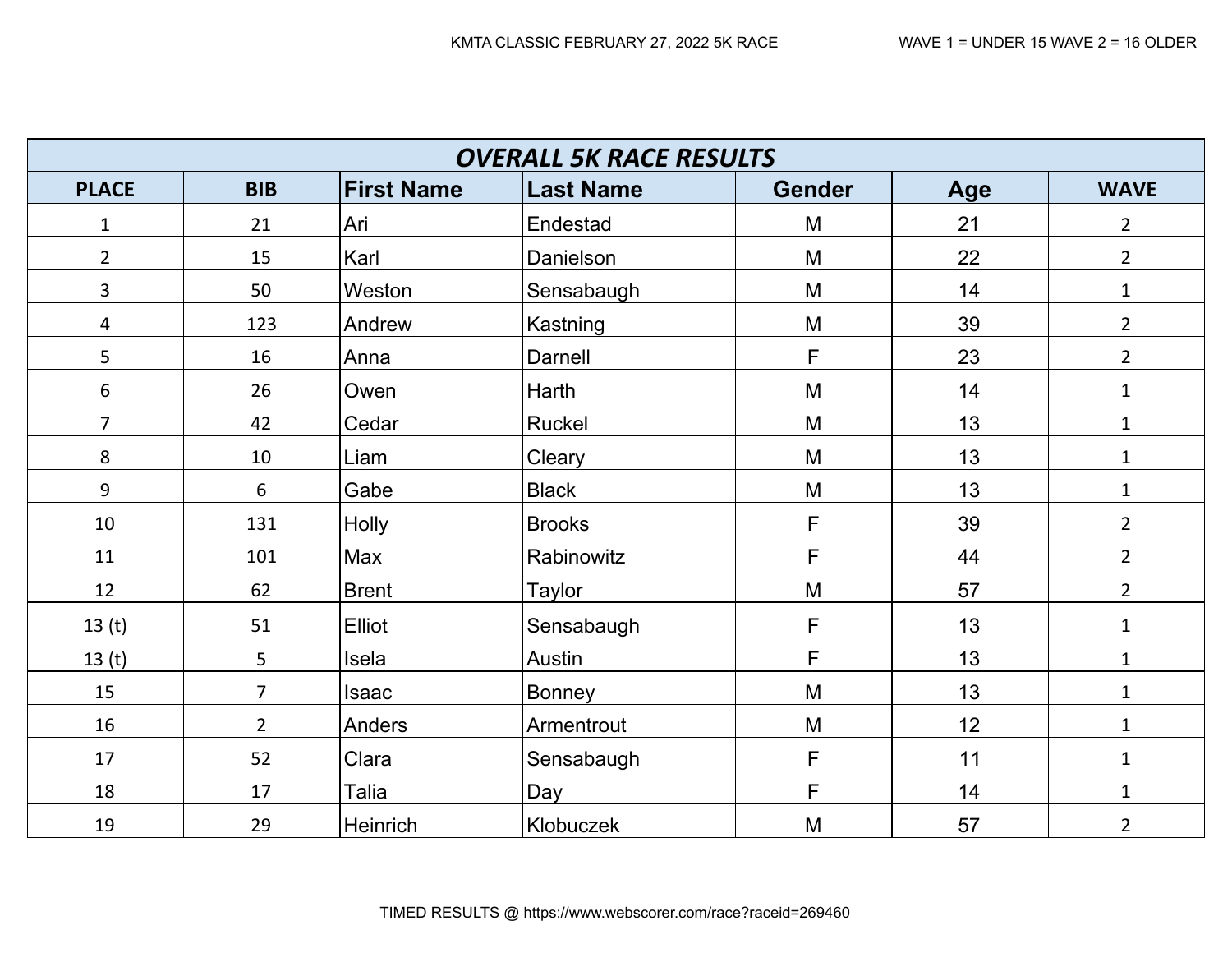| 20                                           | 67  | Haley           | Finch      |   |    |  |  |  |
|----------------------------------------------|-----|-----------------|------------|---|----|--|--|--|
| 21                                           | 4   | <b>Ben</b>      | Armentrout | M | 45 |  |  |  |
| 22                                           | 100 | Amanda          | Thompson   |   | 40 |  |  |  |
| 23                                           |     | <b>Jennifer</b> | Armentrout |   | 43 |  |  |  |
| 24                                           | 30  | Poonyanuch      | Klobuczek  |   | 40 |  |  |  |
| https://www.webscorer.com/race?raceid=269460 |     |                 |            |   |    |  |  |  |

| <b>1st WAVE 5K RACE RESULTS</b> |                |                   |                  |               |     |              |  |  |  |
|---------------------------------|----------------|-------------------|------------------|---------------|-----|--------------|--|--|--|
| <b>PLACE</b>                    | <b>BIB</b>     | <b>First Name</b> | <b>Last Name</b> | <b>Gender</b> | Age | <b>WAVE</b>  |  |  |  |
|                                 | 50             | Weston            | Sensabaugh       | M             | 14  |              |  |  |  |
| 2                               | 26             | Owen              | Harth            | M             | 14  |              |  |  |  |
| 3                               | 42             | Cedar             | Ruckel           | M             | 13  |              |  |  |  |
| 4                               | 10             | Liam              | Cleary           | M             | 13  |              |  |  |  |
| 5                               | 6              | Gabe              | <b>Black</b>     | M             | 13  |              |  |  |  |
| 6 <sub>(t)</sub>                | 51             | <b>Elliot</b>     | Sensabaugh       | F             | 13  |              |  |  |  |
| 6 <sub>(t)</sub>                | 5              | Isela             | Austin           | F             | 13  |              |  |  |  |
| 8                               |                | <b>Isaac</b>      | Bonney           | M             | 13  |              |  |  |  |
| 9                               | $\overline{2}$ | Anders            | Armentrout       | M             | 12  |              |  |  |  |
| 10                              | 52             | Clara             | Sensabaugh       | F             | 11  | 1            |  |  |  |
| 11                              | 17             | Talia             | Day              | F             | 14  |              |  |  |  |
| 12                              | 67             | Haley             | Finch            | F             |     | $\mathbf{1}$ |  |  |  |

| 2nd WAVE 5K RACE RESULTS |                                                                                     |     |          |   |                |  |  |  |
|--------------------------|-------------------------------------------------------------------------------------|-----|----------|---|----------------|--|--|--|
| <b>PLACE</b>             | <b>First Name</b><br>Last Name<br><b>Gender</b><br><b>BIB</b><br><b>WAVE</b><br>Age |     |          |   |                |  |  |  |
|                          | 21                                                                                  | Ari | Endestad | M | つ1<br><u>L</u> |  |  |  |